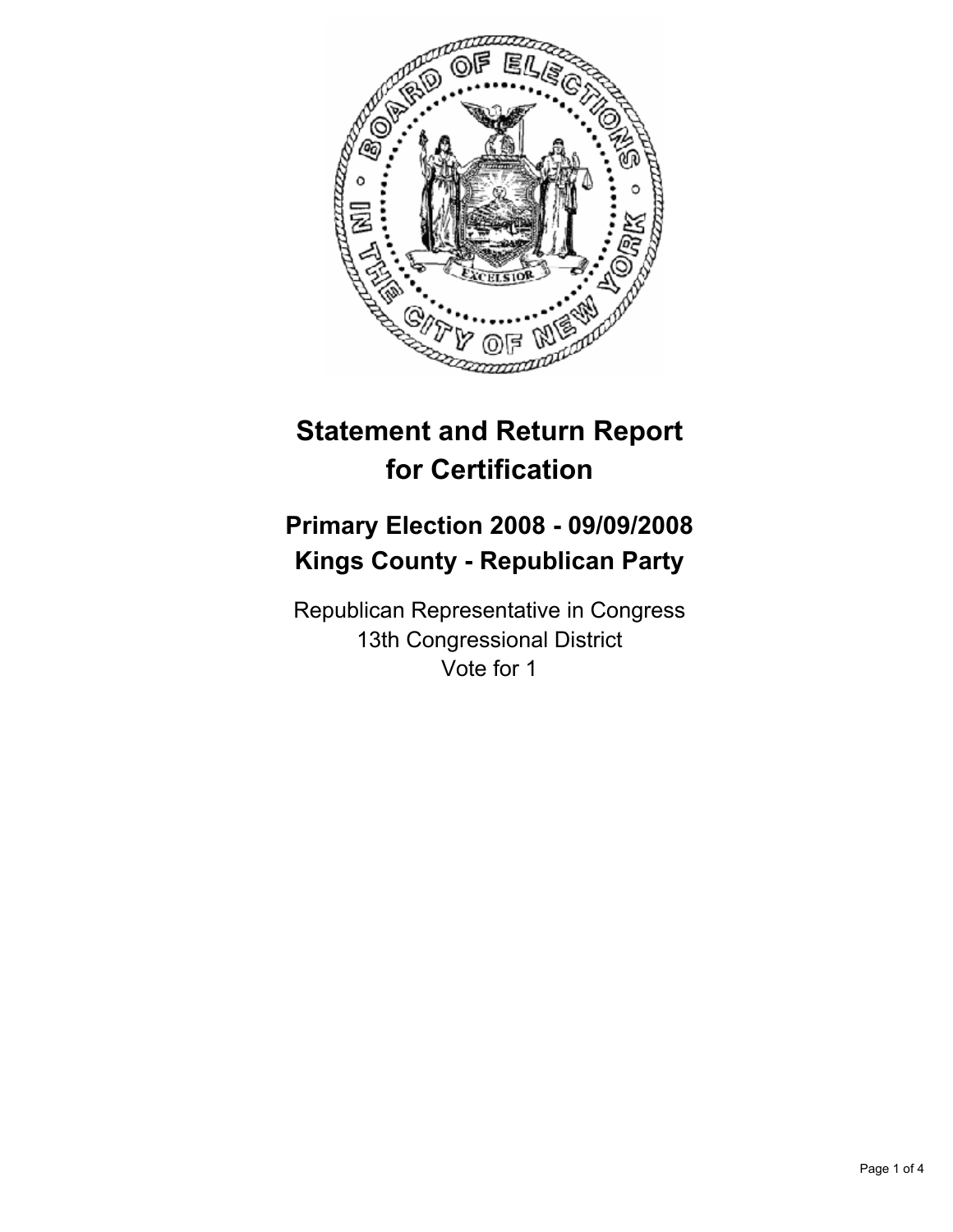

# **Assembly District 45**

| <b>EMERGENCY</b>   |    |
|--------------------|----|
| ABSENTEE/MILITARY  |    |
| FFDFRAI            |    |
| AFFIDAVIT          |    |
| ROBERT A STRANIERE | 12 |
| JAMSHAD I WYNE     | 6  |
| <b>Total Votes</b> | 18 |

#### **Assembly District 46**

| <b>Total Votes</b> | 387 |
|--------------------|-----|
| JAMSHAD I WYNE     | 115 |
| ROBERT A STRANIERE | 272 |
| AFFIDAVIT          | 42  |
| <b>FEDERAL</b>     | ◠   |
| ABSENTEE/MILITARY  | 36  |
| <b>EMERGENCY</b>   |     |

### **Assembly District 47**

| <b>EMERGENCY</b>          | 0   |
|---------------------------|-----|
| ABSENTEE/MILITARY         | 20  |
| <b>FEDERAL</b>            |     |
| AFFIDAVIT                 | 21  |
| ROBERT A STRANIERE        | 130 |
| JAMSHAD I WYNE            | 74  |
| CARMINE MORANO (WRITE-IN) |     |
| <b>Total Votes</b>        | 205 |

#### **Assembly District 48**

| 11  |
|-----|
| 77  |
| 37  |
| 114 |
|     |

#### **Assembly District 49**

| <b>EMERGENCY</b>          |     |
|---------------------------|-----|
| ABSENTEE/MILITARY         | 24  |
| <b>FEDERAL</b>            |     |
| AFFIDAVIT                 | 22  |
| ROBERT A STRANIERE        | 195 |
| JAMSHAD I WYNE            | 63  |
| CARMINE MORANO (WRITE-IN) |     |
| <b>Total Votes</b>        | 259 |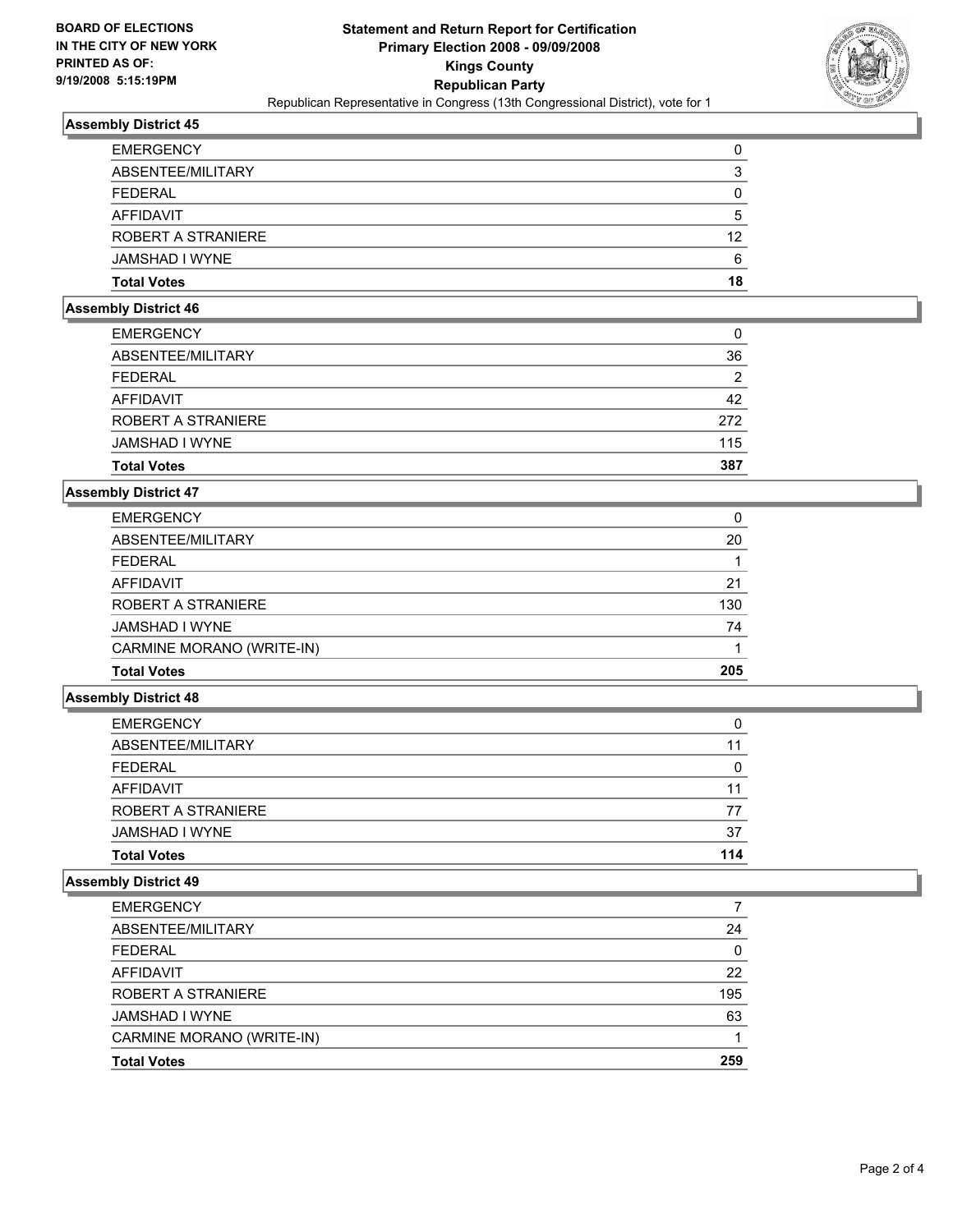

# **Assembly District 51**

## **Assembly District 60**

| <b>EMERGENCY</b>          | 8   |
|---------------------------|-----|
| ABSENTEE/MILITARY         | 20  |
| FEDERAL                   | 13  |
| AFFIDAVIT                 | 35  |
| <b>ROBERT A STRANIERE</b> | 193 |
| JAMSHAD I WYNE            | 160 |
| <b>Total Votes</b>        | 353 |